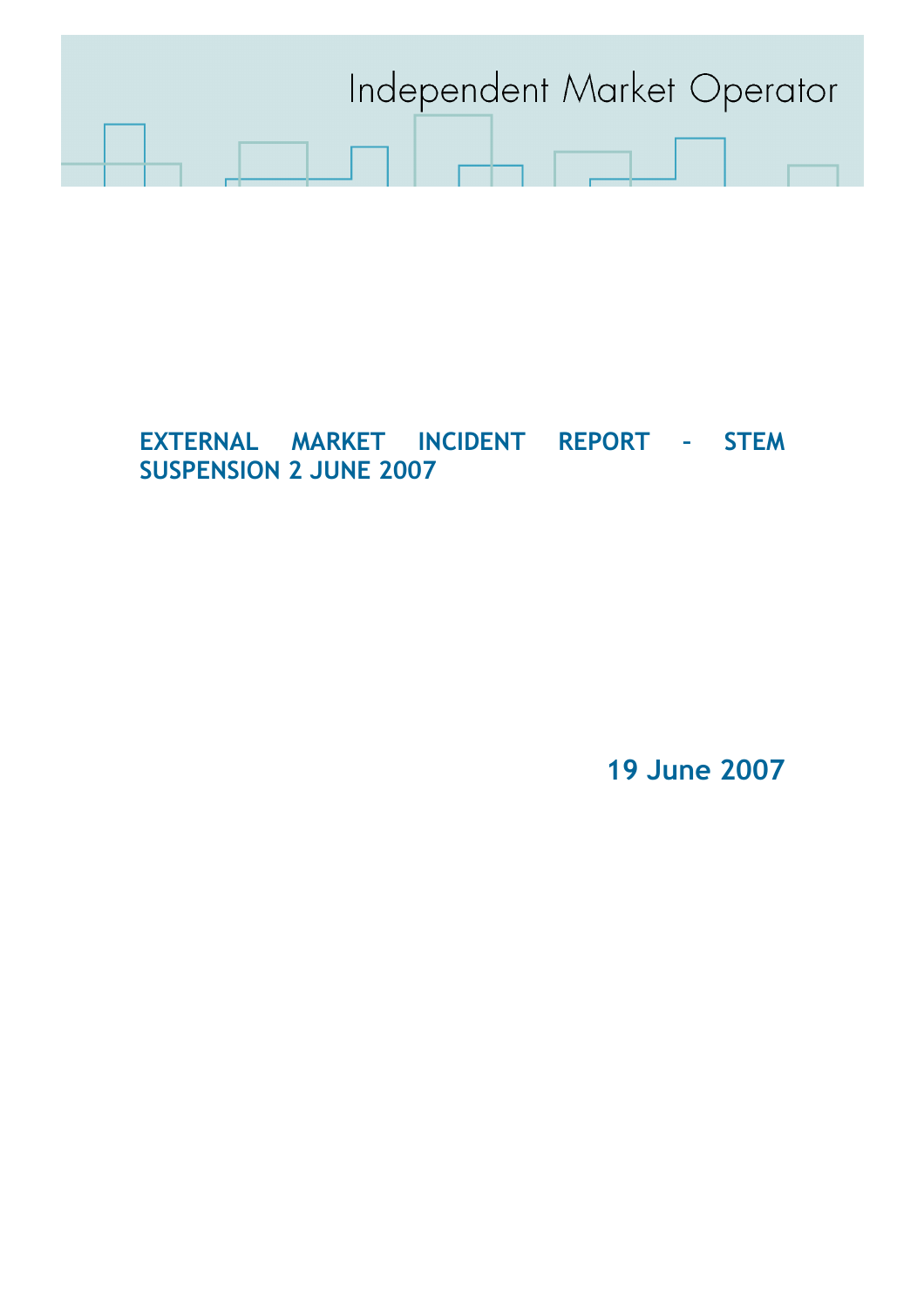## **Introduction**

On 1 June 2007 the STEM was suspended for trading day 2 June 2007 due to an error in calculating Market Participants' Net Contract Positions (NCP) ahead of the STEM Auction. The purpose of this report is to:

- Discuss the causes of this issue;
- Propose recommendations to minimise the probability of recurrence; and
- Propose changes to systems and processes to improve the management of STEM suspensions.

## **Background**

As an integral component of the Wholesale Electricity Market (WEM) the Bilateral Trading Market provides the ability for Market Generators to submit bilateral trade quantities to the Independent Market Operator (IMO) covering bilaterally contracted energy. These amounts are dispatched, but are not settled in the market. The Bilateral Trading Market is opened, under the Market Rules, for a period of seven Trading Days prior to each Scheduling Day.

When the Bilateral Trading Market is opened, standing bilateral contract details are used to establish an initial bilateral trading position for Market Participants. Those Market Participants without standing data have their bilateral position defaulted to zero at this point.

At 8:20AM on the Scheduling Day, details of Market Participants' initial bilateral positions are published in confidential reports. This publishing event also sets the initial NCP based on this bilateral position. Market Participants are still able to adjust their bilateral positions, until 8:50AM when the bilateral window is closed. At this point a final bilateral position is created and reported to Market Participants in a confidential manner. This last event also updates the NCP.

# **Underlying Issue**

The Wholesale Electricity Market Systems (WEMS) undergo constant change to resolve issues and implement improvements. These changes give rise to the need for comprehensive WEMS testing, release and change control processes. Under this process, WEMS release 1.2.9 provided to the IMO on 22 April 2007, underwent significant testing and was implemented into production on 31 May 2007.

Part of WEMS release 1.2.9 contained a fix to allow the IMO to change database passwords. This had previously been a problem as some passwords had been "hard-wired" into the application code causing problems when attempts were made to change database passwords. The fix involved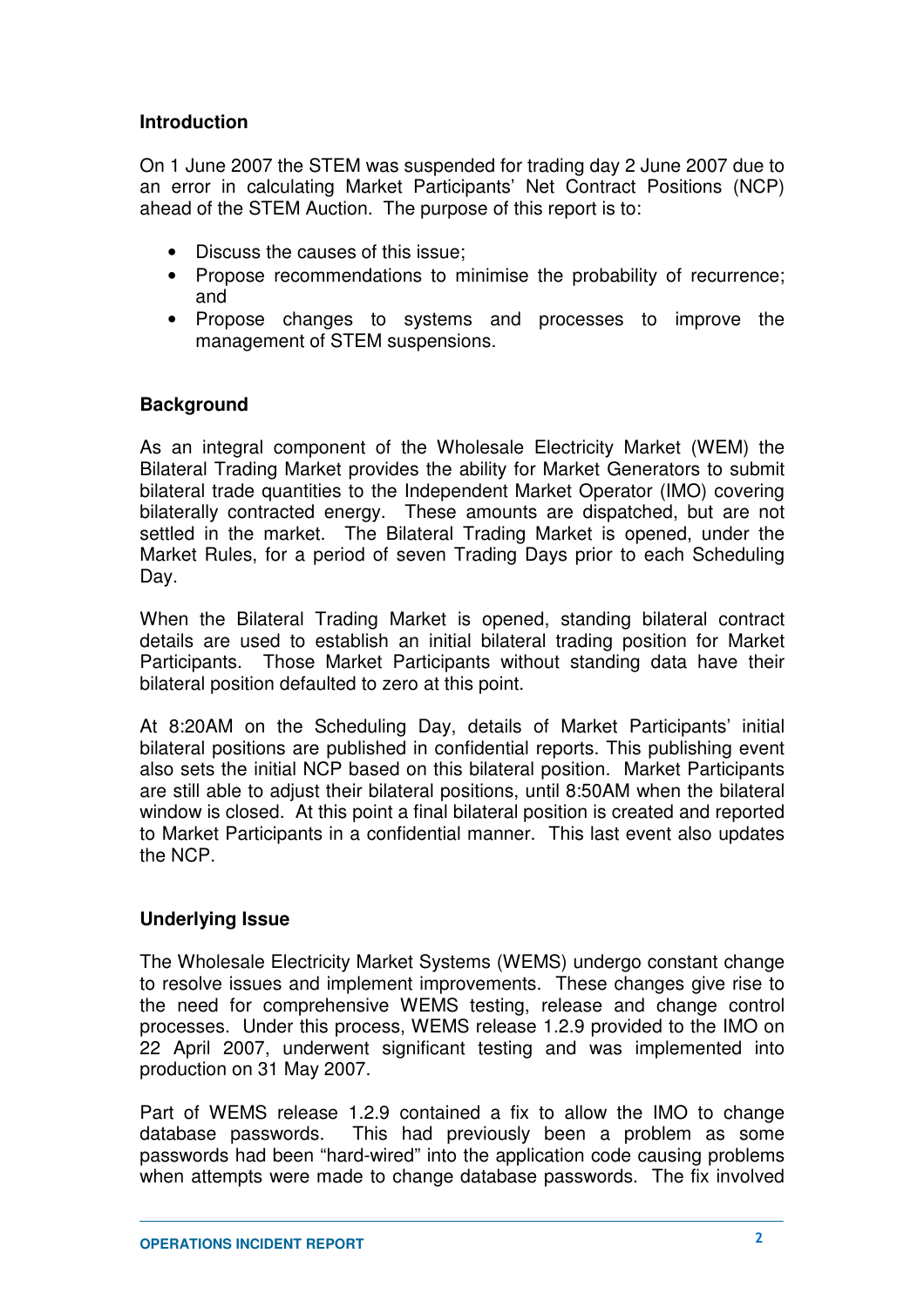changes to some WEMS events that would force them to use the correct passwords and logon identifiers.

At 8:50AM on 1 June the event that creates the final bilateral position was run for Trading Day 2 June and completed successfully with no indication of problems. However, at 9:40AM the IMO Operations team were contacted by a Participant and were informed that:

- a bilateral submission had been made after 8:20AM; and
- The Participant's NCP had not been influenced by this submission (i.e. remained unchanged from that published at 8:20AM)

On investigation, it was discovered that the final bilateral position event had not been corrected for the password issue, and was subsequently unable to access the database to update bilateral positions based on data that had been submitted since the initial bilateral submissions.

Without knowing their correct NCP, the Participant was unable to make a valid STEM submission.

# **Operational Actions Taken**

Once the STEM auction had been run at 10:30AM of the Scheduling Day, it became clear to IMO Operators that the NCP for some Market Participants had not been updated with the valid bilateral information. These invalid NCPs, along with the inability of Participants to make a STEM submission, meant that the results of the STEM Auction were invalid. IMO Operators consequently suspended the STEM under clause 6.10.1 of the Market Rules.

Participants were advised of the STEM suspension and were advised to contact IMO Operations if they experienced difficulties entering Resource Plans. At this point the IMO reviewed the sequence of events and investigated database activities to establish the cause of the event failure. It was discovered that the failure had been within the final bilateral position event.

The Operations team also established that some Market Participants had cleared in the STEM. Where the STEM is suspended, the IMO must ensure that the NCP of all Market Participants is set to their Net Bilateral Position. Given that the final bilateral position event had failed, Operations performed the following in order to achieve this correct final outcome:

- The 8:20AM initial bilateral position event was rerun such that the initial bilateral positions were set accounting for all bilateral submissions;
- The 8:50AM NCP event was the rerun such that the final bilateral position and NCP were set based on the correct final bilateral positions.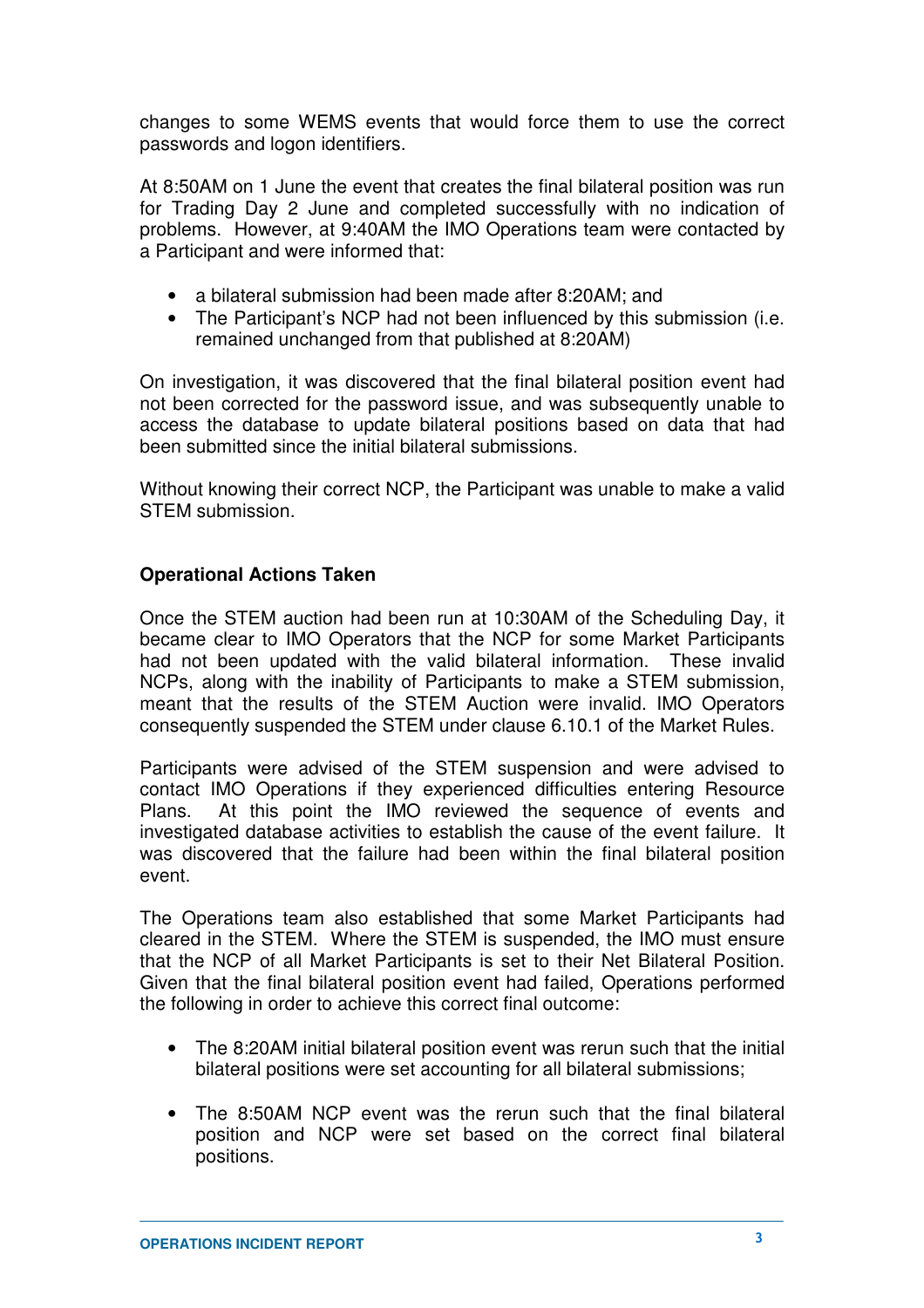Having suspended the STEM and reset each participant's Net Contract Position to the correct Net Bilateral Position the remainder of the Scheduling Day was conducted without further incident.

#### **Resolution**

The IMO investigated the underlying issue from 10:00AM and was able to identify a solution within thirty minutes. The fix was applied in the User Acceptance Testing environment, tested, and then applied to the Production environment within the same Trading Day. This prevented the issue from affecting the following Trading Day.

#### **Follow Up Actions**

When the market is suspended there is no energy cleared through the STEM. All energy produced or consumed in deviation to the net bilateral position is settled through the balancing market.

Under normal processes the balancing price is determined as:

- 1. The STEM price if the operational load is within a tolerance band of the net contract position; otherwise
- 2. A price determined by reconstructing the bid offer clearing process where the operational load is outside of the tolerance band.

Given that the STEM was suspended due to invalid submissions, it was not appropriate to use the methods described above to determine the balancing price. The Market Rules indicate that, in cases such as this, the balancing price must be derived from a previous "like-day". As such, the balancing price for each interval in this day was set equal to the balancing price on the same interval for the previous non-business day (Sunday May 27).

#### **Commercial Effects**

There are generally two commercial effects associated with a STEM suspension:

1. Balancing Market – energy that would have traded in the STEM will now be exposed to the balancing market, with penalties applying. However, analysis shows that the amount of energy that would have cleared in the STEM was small (approximately 10 MWh during the offpeak hours only). Given that most (if not all) of this energy would have been provided by the balancing generator and consumed by customers without penalty, the price applied will be the same as that of the STEM and, consequently, the commercial effect will be very small.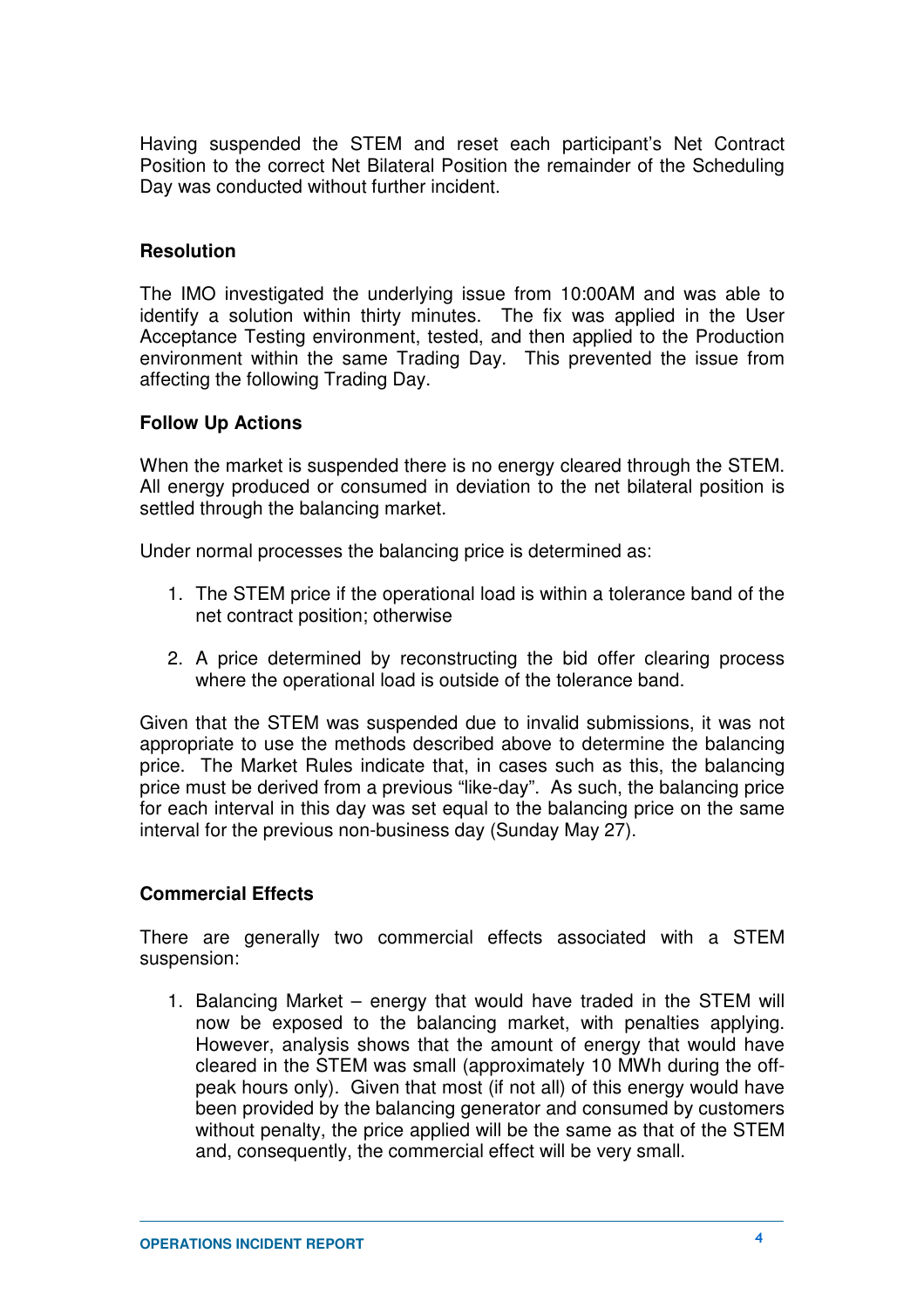2. Reserve Capacity Market – where the STEM is suspended, available capacity calculations do not apply to Reserve Capacity Refunds. However, given that these refunds are dictated by Forced Outages rather than available capacity for 99.6% of the time, the commercial effect on this day was zero.

Therefore, the total commercial effect of this issue is minimal.

#### **Recommendations**

The following points outline the recommendations arising from this incident:

- A step will be included in the Daily Operations Procedure to ensure that the Operator on call verifies that bilateral submissions received after 08.20 are included in the Net Bilateral Position of Market Participants.
- This issue was not detected during the relevant testing of the WEMS release. This was due to the lack of a multiple bilateral submission in this testing. Testing procedures will be altered to widen the scenarios being tested to minimise the chance of issues such as this being missed. A discussion regarding the costs and benefits of expanding on existing testing in the current environment is provided below.
- The application log gave no indication of problems with the events access to the database. This will be raised as an issue with the software vendor.

#### **Software Testing Environment**

When considering the appropriate level of testing to apply to software releases in the WEM, the following points should be considered:

- Unlike the National Electricity Market (NEM), the WEM is an ex-ante market in which market facility outputs are not directly controlled by the outcomes of the market. Consequently, a failure of the market leading to a STEM suspension has no direct impact of the reliability or security of the power system.
- A suspension of the STEM will generally not result in significant commercial effects to Market Participants. This is particularly relevant with the current small quantities of energy being traded through the STEM.

With the resources available, the IMO has established robust testing and release procedures. We are currently expanding on this to include rudimentary full regression testing in some cases. However, significant expansions to our current testing processes would be costly relative the potential benefits at this stage of market development.